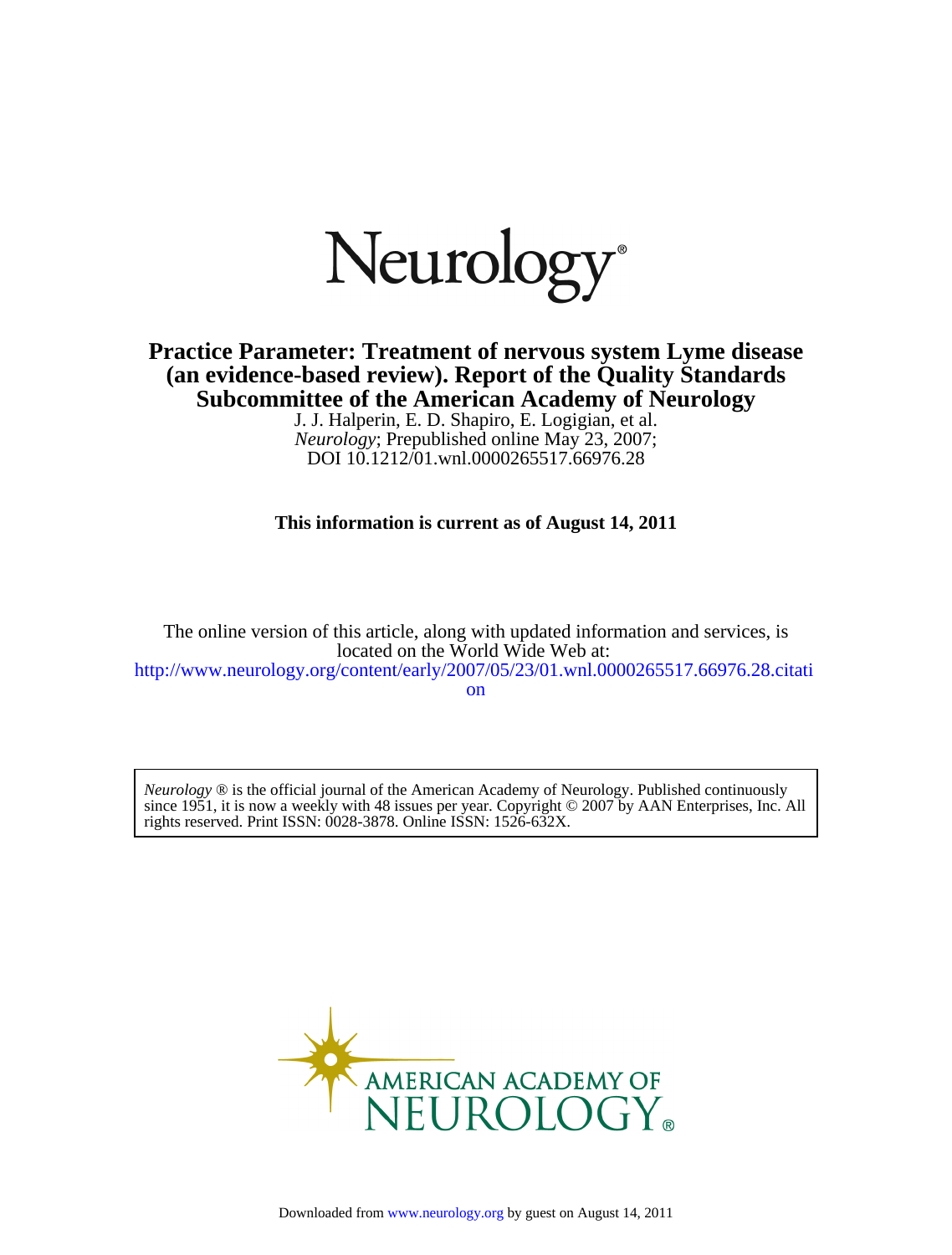#### **SPECIAL ARTICLE Published Ahead of Print on May 23, 2007 as 10.1212/01.wnl.0000265517.66976.28**



J.J. Halperin, MD E.D. Shapiro, MD E. Logigian, MD A.L. Belman, MD L. Dotevall, MD G.P. Wormser, MD L. Krupp, MD G. Gronseth, MD C.T. Bever Jr., MD

Address correspondence and reprint requests to the American Academy of Neurology, 1080 Montreal Ave., St. Paul, MN 55116 guidelines@aan.com

Practice Parameter: Treatment of nervous system Lyme disease (an evidence-based review) Report of the Quality Standards Subcommittee of the American Academy of Neurology

**ABSTRACT Objective:** To provide evidence-based recommendations on the treatment of nervous system Lyme disease and post–Lyme syndrome. Three questions were addressed: 1) Which antimicrobial agents are effective? 2) Are different regimens preferred for different manifestations of nervous system Lyme disease? 3) What duration of therapy is needed? **Methods:** The authors analyzed published studies (1983–2003) using a structured review process to classify the evidence related to the questions posed. **Results:** The panel reviewed 353 abstracts which yielded 112 potentially relevant articles that were reviewed, from which 37 articles were identified that were included in the analysis. **Conclusions:** There are sufficient data to conclude that, in both adults and children, this nervous system infection responds well to penicillin, ceftriaxone, cefotaxime, and doxycycline (Level B recommendation). Although most studies have used parenteral regimens for neuroborreliosis, several European studies support use of oral doxycycline in adults with meningitis, cranial neuritis, and radiculitis (Level B), reserving parenteral regimens for patients with parenchymal CNS involvement, other severe neurologic symptomatology, or failure to respond to oral regimens. The number of children  $(\geq 8$  years of age) enrolled in rigorous studies of oral vs parenteral regimens has been smaller, making conclusions less statistically compelling. However, all available data indicate results are comparable to those observed in adults. In contrast, there is no compelling evidence that prolonged treatment with antibiotics has any beneficial effect in post–Lyme syndrome (Level A). **NEUROLOGY 2007;69:1–1**

**STATEMENT OF PURPOSE** The Quality Standards Subcommittee (QSS) develops scientifically sound, clinically relevant practice parameters to aid in the practice of neurology. This article addresses the use of antibiotic treatments in patients with nervous system Lyme disease and post-Lyme syndrome. These recommendations address the needs of medical providers caring for patients with these conditions.

Lyme disease is a multisystem infectious disease caused by the tick-borne spirochete *Borrelia burgdorferi*, which frequently affects the nervous system. Published guidelines are available to assist in the diagnosis of nervous system Lyme disease, $<sup>1</sup>$  and</sup> for treatment of Lyme disease in general.<sup>2</sup> However, there continues to be considerable controversy and uncertainty about the best approach to treatment of neuroborreliosis. In the United States, Lyme disease affecting the nervous system is generally treated

with parenteral antibiotics, although several European studies have demonstrated comparable efficacy with oral doxycycline, a drug that achieves adequate levels in the nervous system. Duration of treatment varies widely, with published recommendations ranging up to 4 weeks, despite a lack of compelling data supporting courses longer than 2 weeks. Some practitioners treat with combinations of antimicrobials for many months, despite an absence of data to indicate this is rational or effective. Finally, there is a lack of clarity as to which syndromes associated with Lyme disease reflect nervous system infection, which are consequences of infection outside the nervous system, and which are postinfectious.

The relevant literature was reviewed in detail to determine the following:

1. Which antimicrobial agents have been shown to be effective or ineffective in the treatment of nervous system Lyme disease

#### **Supplemental data at www.neurology.org**

From the Department of Neurosciences (J.J.H.), Overlook Hospital, NYU School of Medicine, Summit, NJ; Departments of Pediatrics and Epidemiology and Public Health (E.D.S.), Yale University School of Medicine, New Haven, CT; Department of Neurology (E.L.), University of Rochester School of Medicine and Dentistry, NY; Department of Neurology (A.L.B., L.K.), SUNY, Stony Brook, NY; Department of Infectious Diseases (L.D.), Sahlgrenska University Hospital, Gothenburg, Sweden; Division of Infectious Diseases (G.P.W.), Department of Medicine, New York Medical College, Valhalla; Department of Neurology (G.G.), University of Kansas Medical Center; and Research Service, VAMHCS, and the Department of Neurology (C.T.B.), University of Maryland School of Medicine.

Approved by the Quality Standards Subcommittee on July 29, 2006; by the Practice Committee on March 15, 2007; and by the AAN Board of Directors on April 5, 2007.

*Disclosure:* The authors report no conflicts of interest. Received December 26, 2006. Accepted in final form March 7, 2007.

*This article was previously published in electronic format as an Expedited E–Pub at www.neurology.org.*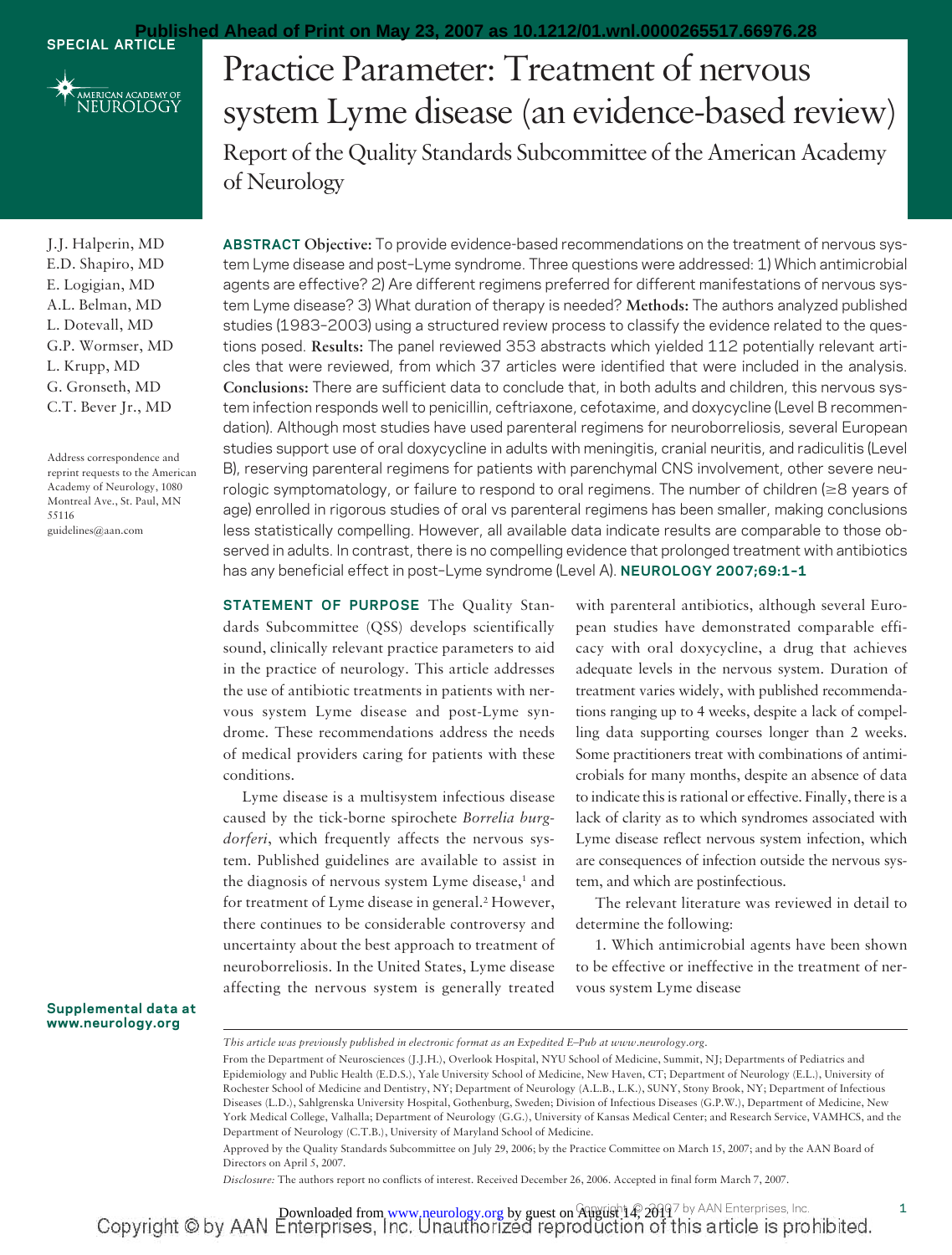2. If different regimens are preferred for different manifestations of neuroborreliosis

3. What duration of therapy is needed

## **DESCRIPTION OF THE ANALYTIC PROCESS** In

the spring of 2004 the Quality Standards Subcommittee (QSS) of the American Academy of Neurology (AAN) convened an expert panel of investigators from the United States and Europe who have published extensively in the field. The panel was selected to represent a broad range of relevant expertise and opinion.

In May 2004, a literature search was performed (all languages) using Ovid MEDLINE, Pubmed, and EMBASE, using search terms "Lyme Disease/[Drug Therapy, Therapy]," "Borrelia Infections/[Drug Therapy, Therapy]," "Borrelia burgdorferi group/ and (borreliosis or Borrelia or neuroborreliosis)," and "Anti-Infective Agents/[Therapeutic Use] and (antibiotic\$ or antimicrob\$ or anti-microb\$)." This resulted in 353 citations. After elimination of duplicate citations, each abstract was reviewed by at least two members of the panel for relevance for further review. Any disagreements were arbitrated by a third reviewer. This resulted in a list of 112 articles, each of which was then reviewed by at least two members of the panel. Members of the panel recommended adding 10 additional references. After detailed review of all 122, the panel decided 37 articles contributed relevant, assessable data. Articles were excluded if they did not address treatment of neuroborreliosis, were not peer reviewed, or were solely review articles. The selected articles were then reviewed in detail by all panel members to assess the quality of the evidence contained.

Studies were divided into three groups: adult Lyme disease, pediatric Lyme disease, and post-Lyme syndrome. Each article was reviewed to determine if it specifically addressed treatment of neuroborreliosis, and if it contained original data. Those that were relevant were then graded as Class I through IV, using standard criteria, as listed in Appendix 2. An evidence table was constructed listing each study, its class, the treatment regimens assessed, whether it was prospective or retrospective, whether it was blinded or open, whether it was controlled or not, whether it used explicit or objective response criteria, the number of subjects, the duration of observation, the completeness of follow-up, and the outcomes.

Overall, four studies<sup>5-7,47</sup> were Class I (three in post-Lyme syndrome). One,<sup>47</sup> performed in children, was considered Class I with regard to its predetermined outcome measure, CSF antibiotic levels, but this study did not discuss clinical outcomes. Four studies were Class II (three in adults with neuroborreliosis,<sup>15,18,19</sup> one in children<sup>48</sup>). All were rated Class II with regard to at least one of their predetermined objective measures of disease activity: ELISA, CSF cell count or culture, all of which were apparently measured in masked fashion. All four of these studies would be considered Class III with regard to clinical outcomes, for which assessments were not masked. All other studies were Class III or IV.

**ANALYSIS OF THE EVIDENCE** When Lyme borreliosis affects the nervous system, it typically presents with (a) all or part of a triad—meningitis, cranial neuritis, and radiculoneuritis (known in Europe as Garin-Bujadoux-Bannwarth syndrome); (b) parenchymal inflammation of the brain or spinal cord; (c) mild radiculoneuropathy presenting as a more diffuse, predominantly sensory peripheral neuropathy3,4; or (d) encephalopathy (alteration of cognitive function of varying severity, with or without evidence of brain infection). Most well performed studies have focused on (a), the group in which the diagnosis is most clear-cut and treatment response is most straightforward to assess.

Parenchymal CNS involvement is quite rare, and studies of treatment of these individuals have largely been anecdotal (Class IV). Similarly, only a limited number of small studies have addressed (c) or (d); all are Class III or IV.

A separate entity, defined differently by different authors, often referred to as "post-Lyme syndrome," occurs in patients who have had Lyme disease, but, after treatment that would normally be expected to be effective, have continued to have residual chronic symptoms, including one or more of the following: musculoskeletal pain (without frank arthritis; fibromyalgia-like), fatigue, and "neuropsychiatric" symptoms. The latter typically consist of perceived memory or cognitive difficulty, irritability, sleep disturbance, depression, headache, limb or other paresthesias—all in the absence of clinical or laboratory evidence of focal or inflammatory central or peripheral nervous system involvement.5-7 Thus, this entity is often included in discussions of neuroborreliosis, even though there is no evidence of CNS infection in such individuals. Although only three published studies have addressed this disorder, all have been Class I.

**ADULT NEUROBORRELIOSIS** Long before the characterization of Lyme disease, anecdotal reports8,9 indicated that erythema migrans-associated meningitis was responsive to penicillin. The first treatment trial,<sup>10</sup> published in 1983, compared outcomes in 12 US patients with Lyme meningitis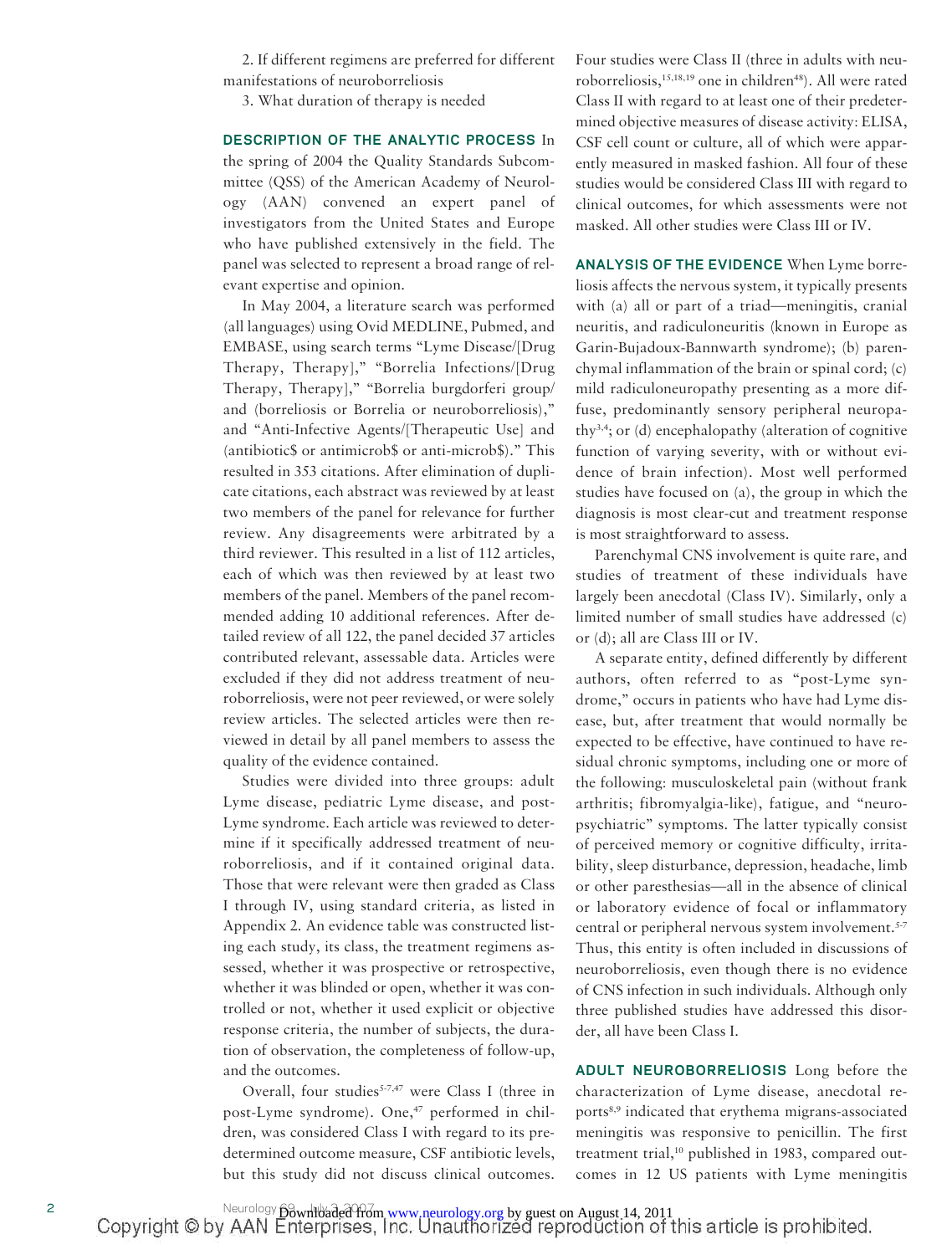treated with high dose IV penicillin to those in a group of patients evaluated previously and treated only with prednisone. Symptoms resolved far more quickly in penicillin-treated patients. No penicillintreated patients had relapses following treatment, although several had residual symptoms. One eventually was retreated for persistent rheumatologic symptoms. The same year a Swedish study<sup>11</sup> reported 21 patients with chronic meningitis, subsequently shown to be due to *B burgdorferi*, who responded to IV penicillin. No control group was included; since these patients' illnesses had been unremitting prior to treatment, the authors considered the patients' pretreatment course as equivalent to an historical control. Although these studies were small and Class III, they indicated that neuroborreliosis was antibiotic responsive, just as other studies had shown that Lyme disease in general was antibiotic responsive.12 Therefore no studies of treatment of neuroborreliosis have included placebo-treated patients.

Subsequent studies have compared the efficacy of various regimens. In 1988, ceftriaxone and IV penicillin were first shown<sup>13</sup> to be comparably effective. Ceftriaxone doses of 2 g/day were shown to be as effective as 4 g/day (Class III). The same year, a consecutive series of  $113$  patients<sup>14</sup> with neuroborreliosis (Class IV), including 15 with encephalitis, treated with parenteral penicillin, doxycycline, or cefuroxime, was shown to have generally excellent responses (no comparisons among regimens). Subsequent studies compared parenteral doxycycline (200 mg/day for 2 days, then 100 mg/day for 8 days;  $n = 39$ ) to parenteral penicillin (20 MU/day for 10 days,  $n = 36$ ) (Class II with regard to CSF abnormalities; Class III clinical)<sup>15</sup>; cefotaxime (2 g, 3 times daily for 10 days) vs penicillin (5 MU 4×/day for 10 days) (Class III)<sup>16</sup>; cefotaxime (3 g, twice daily  $\times$  10 days;  $n = 69$  of whom 49 had neuropathy) vs penicillin (20 MU/day  $\times$  10 days; n = 66, 44 with neuropathy) (Class III)<sup>17</sup>; and ceftriaxone (2 g/day  $\times$  10 days;  $n = 17$ ) to cefotaxime (2 g every 8 hours x 10) days;  $n = 16$ ) (Class II with regard to CSF abnormalities; Class III clinical).<sup>18</sup> In each study, both regimens demonstrated comparable rates of efficacy.19-22

Although most studies have focused on patients with Lyme meningoradiculitis, two have assessed treatment response in patients with Lyme encephalopathy, defined as objectively demonstrable cognitive abnormalities on formal mental status testing or neuropsychological testing. In the first<sup>23</sup> (Class III), 27 adults with Lyme encephalopathy, polyneuropathy, or both were treated with ceftriaxone, 2 g IV daily for 2 weeks. Response to therapy, as measured by clinical signs and symptoms, CSF analyses, and neuropsychologic testing, was gradual and typically was not apparent until several months following completion of treatment. Six months following treatment,  $17$  ( $63\%$ ) had improved,  $6$  ( $22\%$ ) improved but relapsed, and 4 (15%) were unchanged. Since symptoms had been prolonged and unremitting prior to treatment, this was believed to be due to the effect of treatment, even though no control group was included for direct comparison. A second study, in which CSF abnormalities were present in 89%, demonstrated efficacy of ceftriaxone (2 g daily for 30 days) in 18 adult patients with Lyme encephalopathy (Class III).<sup>24</sup> In this study, at 12 to 24 months follow-up, all patients were somewhat improved (2 patients; 11%), greatly improved (9 patients; 50%), or normal (7 patients; 39%).

While most studies demonstrated excellent responses to a wide range of antimicrobial regimens, several have raised the possibility that a significant number of patients may have residual difficulties. In one25 (Class IV), 50 patients were identified who had intrathecal production of anti-*B burgdorferi* antibody. Of the 44 who were studied, 31 had cranial neuropathies, 12 radicular weakness, 12 other forms of weakness, 29 had pain, 11 had headache (multiple findings in most). At post-treatment follow-up, half the patients reported headache and concentration problems, although their neurologic deficits were better. The authors believed this represented an increase in subjective symptoms, despite improvement in objectively demonstrable abnormalities, similar to findings reported earlier.<sup>26</sup> However, in the earlier study fewer than 10% had residual cognitive complaints and the remaining individuals had symptoms suggestive of sequelae of disease, rather than ongoing infection. In another study<sup>27</sup> (Class IV) 25% of the patients assessed 5 years following treatment reported persistent "neurologic" difficulties. However, in this study, sequelae appeared to reflect neurologic damage at the time of infection, not ongoing infection or antibiotic treatment failure. Similarly, in a study of  $36$  patients<sup>28</sup> (Class IV) treated for Lyme meningitis, many described continued problems at 1 year follow-up. However, none appeared to develop new neurologic or arthritic signs or symptoms. Rather, symptoms ranged from nonspecific (headaches, myalgias) to residua of prior cranial or peripheral neuropathies.

Importantly, none of these follow-up studies included a control population. When this was done in a large case control study of patients (primarily with non-neurologic Lyme disease) in Connecticut,<sup>29</sup> patients who had been diagnosed with Lyme disease reported having increased difficulties and multiple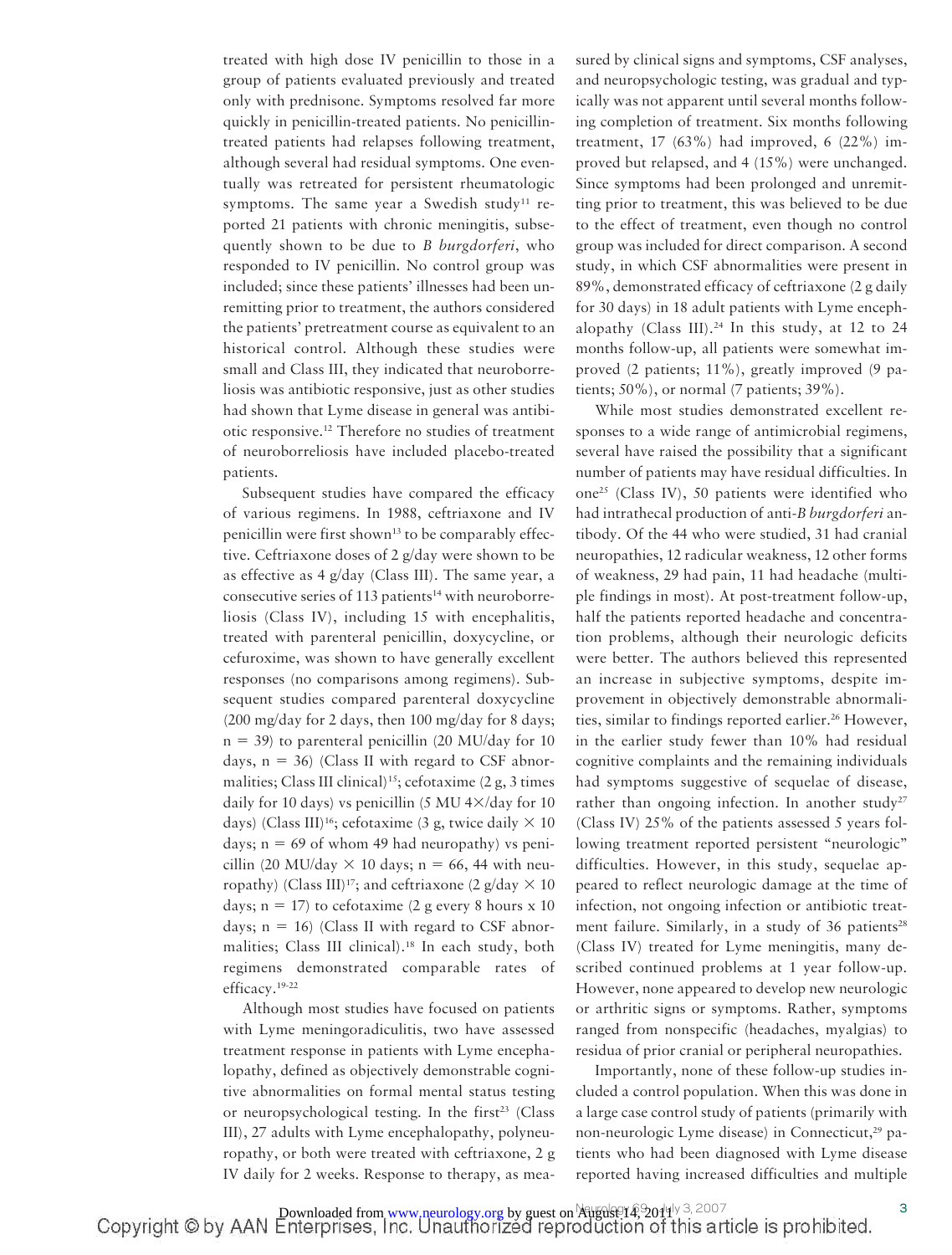Relative efficacy of doxycycline vs parenteral treatment (ratio of response rate to doxycycline to response rate to parenteral penicillin or ceftriaxone; RR of 1.0 indicating identical response rates with the agents being compared) in eight studies, and in aggregate. Responses in most studies were judged clinically; in study 6, CSF criteria were used as well. For summed data, RR is 0.986 (95% CIs 0.948 to 1.025). Additional analyses of doxycycline vs parenteral penicillin or ceftriaxone individually and of parenteral penicillin vs ceftriaxone similarly showed no significant differences. Key to studies: #127; #219; #315; #434; #514; #620; #733; #835.



symptoms, but in fact these symptoms occurred just as frequently in uninfected, age-matched controls.

Finally, two Finnish studies argued that longer courses of treatment might be necessary. One<sup>30</sup> (Class (III) described 60 patients treated for 100 days, half receiving 2 weeks of ceftriaxone followed by oral amoxicillin, the other half with oral cefixime for the entire period. Clear case definitions were not provided and the rationale for prolonged treatment was not clear; at 1 year follow-up 29/30 patients in each group were considered cured. No comparison group treated with conventional courses was included. A second study<sup>31</sup> described failure of conventional courses of ceftriaxone. Diagnostic criteria were not explicitly described in this article and a major criterion of treatment success was disappearance of symptoms, perhaps resulting in the conclusion that conventional treatment was ineffective based on premature assessment of symptom resolution.

Although numerous studies have demonstrated efficacy of parenteral antibiotic regimens in neuroborreliosis, there is also substantial evidence supporting the role of oral agents, particularly doxycycline. Pharmacologic studies<sup>32</sup> have demonstrated that in patients taking 200 mg of oral doxycycline daily, the CSF concentration exceeds the MIC for many but not all *B burgdorferi* strains. At least 10 studies have addressed the outcomes of treating neuroborreliosis with doxycycline.12,14,15,19-22,27,33-35 All but two<sup>14,34</sup> used oral doxycycline; since blood levels achieved are comparable whether this drug is given orally or IV, data from these studies of IV doxycycline have been included. All studies were performed in Europe; most patients underwent CSF examination and were shown to have a CSF pleocytosis. No studies in US patients with neuroborreliosis have explicitly compared treatment response to oral doxycycline vs parenteral regimens. In the vast majority of studied patients, the clinical manifestation of neuroborreliosis was meningitis, facial nerve palsy, or radiculitis. A very few patients had evidence of parenchymal spinal cord or brain involvement. None of the studies was blinded; not all were randomized or prospective. To compensate for this lack of blinding, many used sequential lumbar punctures, using a decline in CSF mononuclear pleocytosis as an objective marker of treatment success. In one study,<sup>19</sup> in which outcome was judged by CSF improvement as well as clinical criteria, doxycycline (200 mg orally daily for 14 days;  $n =$ 31) was shown to be comparable to IV penicillin (3 g every 6 hours for 14 days;  $n = 23$ ) in patients with Lyme meningitis with or without other associated nervous system involvement (Class II). A nonrandomized comparison of patients with meningitis demonstrated comparable CSF and clinical responses to ceftriaxone (2 g/day, 10 to 14 days,  $n =$ 29, and oral doxycycline 400 mg/day, 10 to 14 days,  $n = 36$  (Class III).<sup>20</sup>

Other studies, without comparison groups, have shown high rates of efficacy with doxycycline (200 to 400 mg/day, 9 to 17 days, 34 patients with meningitis, facial palsy; no comparison group) (Class III)21; doxycycline (200 mg/day in most, one with 100 mg/day, one with two initial days of 400 mg, treatment duration 10 to 28 days; 6 with encephalomyelitis, 63 with meningitis/cranial neuritis/radiculitis) (Class IV)<sup>22</sup>; and doxycycline (200 to 400 mg/ day  $\times$  10 to 19 days; 37 patients with meningitis with or without other abnormalities, including 7 with myelopathy, in a manuscript submitted for publication, but not yet accepted) (Class III).<sup>36</sup>

Altogether, these studies provide data on 300 patients with definite neuroborreliosis, treated with doxycycline. In no study were outcomes demonstrably different whether patients received doxycycline or parenteral beta-lactam regimens. Fifteen doxycycline-treated patients were retreated for persistent symptoms; none developed late neurologic sequelae, even though follow-up for some was as long as several years. Aggregating the data from the eight studies that compared doxycycline to parenteral regimens (figure), the overall response rate to doxycycline was 98.6% of the response rate to parenteral penicillin or ceftriaxone (95% CIs 94.8% to 102.5%). Given the very narrow CI, it is highly unlikely that there is a clinically or statistically significant difference between these regimens.

Although only two of these studies were Class II and none Class I, they do appear to demonstrate the low probability of developing late neurologic sequelae following treatment with oral doxycycline. Similarly, at least one US study<sup>37</sup> demonstrated no long-term adverse health outcomes in children treated for Lyme disease associated facial palsy (84% treated with oral doxycycline or amoxicillin,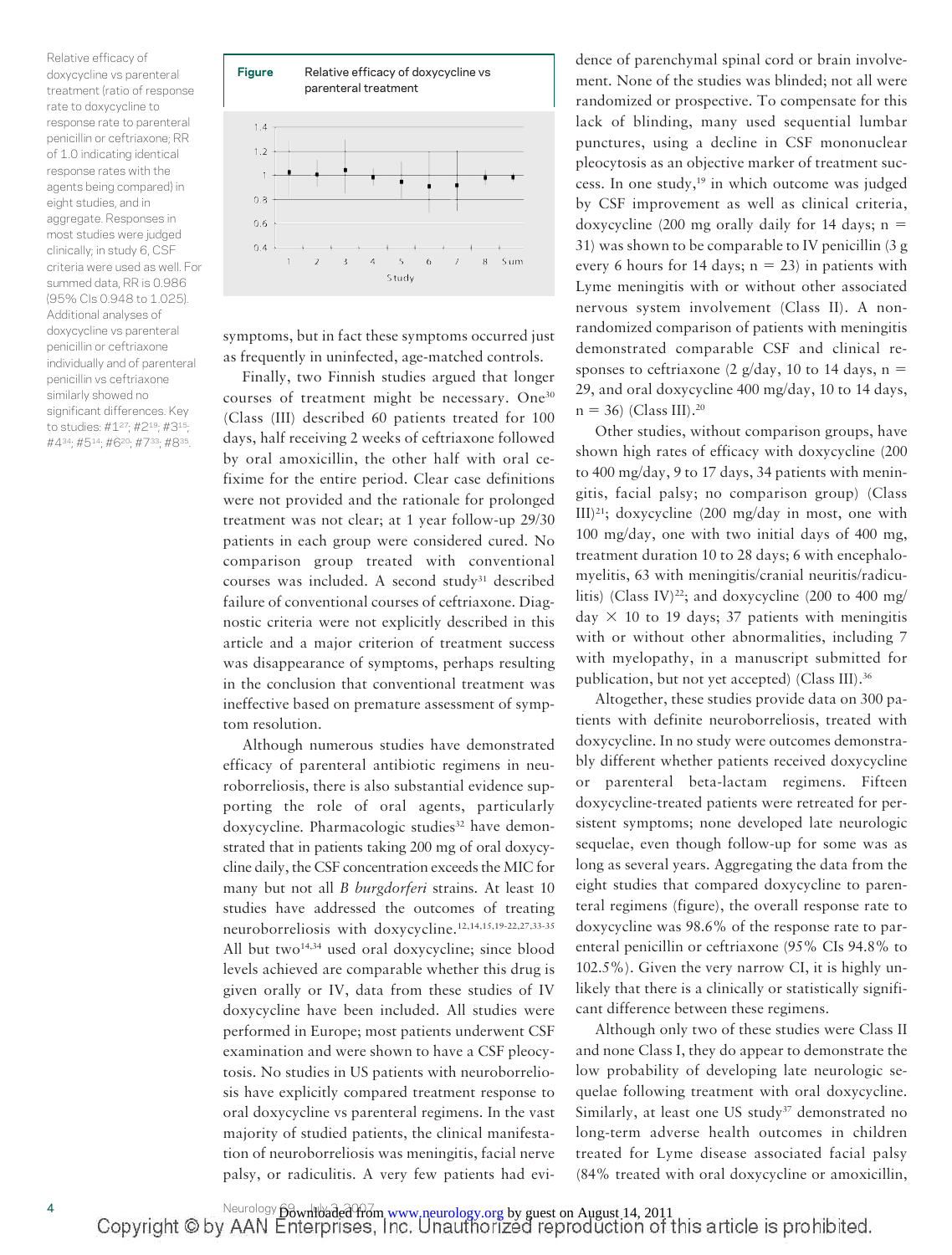16% with ceftriaxone). Interpretation of such negative findings in relatively small studies must be tempered, though, with an appreciation of the generally benign long-term outcome in many patients with acute neuroborreliosis. A 1990 German study34 compared outcomes in 66 antibiotic-treated patients with neuroborreliosis to outcomes in 57 patients evaluated before the identification of the infectious cause of this syndrome and therefore never treated. The majority of patients in both groups (59% of untreated, 62% treated) were asymptomatic at long-term follow up; no patients in either group had evidence of recurrent or progressive disease.

Although it is likely that US patients with the same manifestations of neuroborreliosis will similarly be doxycycline responsive, there are differences between the *B burgdorferi* strains and species prevalent in the United States and Europe; hence the data may not be fully applicable. However, European studies<sup>38,39</sup> assessing the susceptibility of different *Borrelia* strains to multiple antimicrobials, including doxycycline, have found no significant differences in minimal inhibitory concentrations among the different species. Minimal bactericidal concentrations (MBCs) have been more variable<sup>39</sup> but for doxycycline were comparable for all species. In light of these observations, treatment responses might be expected to be comparable in US and European patients; however, this remains untested.

In the United States in particular, there has been a general reluctance to treat CNS *B burgdorferi* infections with oral regimens. Since several studies have shown<sup>40,41</sup> that many patients with nervous system Lyme disease have a vigorous CSF pleocytosis without symptoms of meningitis, some recommend routinely examining CSF in patients with suspected neuroborreliosis (e.g., Lyme disease associated facial nerve palsy), and treating those with a pleocytosis with parenteral regimens. Since no Class I studies, with good long-term follow-up, prove that oral treatment of Lyme meningitis is as effective as parenteral therapy with beta-lactam agents, particularly in patients infected with US strains of *B burgdorferi*, treatment with parenteral beta lactam agents is reasonable. However, given the absence of evidence of late CNS complications following oral antibiotic treatment of Lyme meningitis in all trials performed to date, coupled with the potential for greater morbidity associated with parenteral regimens, initial treatment with oral doxycycline, without a lumbar puncture, also appears to be a safe and valid approach to treatment—at least of facial nerve palsy.42

Notably, the only oral regimen that has been shown to be effective in neuroborreliosis is doxycycline—a drug with good CNS penetration. Amoxicillin and cefuroxime axetil, which are useful in non-neurologic Lyme disease, may be useful in neuroborreliosis patients who cannot take doxycycline, but data in support of this are purely inferential namely, the absence of observed long-term sequelae in individuals treated with these medications, $37$  an observation subject to the previously noted limitations.

The role of corticosteroids in patients with neuroborreliosis remains unclear. No prospective trials have addressed this question. The issue arises most frequently in patients with facial nerve palsy, since some guidelines for treatment of idiopathic facial nerve palsy<sup>43</sup> but not others<sup>44</sup> recommend their routine use. Early anecdotal observations suggested that patients with Lyme arthritis who received steroids were more difficult to cure<sup>13,45</sup>; however, steroids may well have been used in these patients because they already had more severe disease. In some animal models, nervous system disease is more pronounced if corticosteroids are administered.46 In contrast, anecdotal studies have suggested outcomes in patients with severe radicular pain<sup>47</sup> or encephalomyelitis<sup>48</sup> may be improved if corticosteroids and antibiotics are administered concurrently. One large retrospective review<sup>49</sup> of 101 patients with Lyme disease-associated facial nerve palsy found no significant difference in outcome regardless of treatment (antibiotics in 37, steroids alone or in combination with antibiotics in 44, no treatment in the remainder), although the only patient in the group with severe residua had received steroids. In a 10- to 20-year follow-up study of patients with Lyme disease,<sup>50</sup> including 31 patients with facial nerve palsy, there was no difference in long-term outcome between those who had received steroids and those who had not. In sum, the limited available data suggest no clear beneficial or harmful effect of steroids in patients with neuroborreliosis who are treated with appropriate antimicrobial therapy.

**PEDIATRIC NEUROBORRELIOSIS** A wide range of Lyme disease-associated neurologic disorders has been described in children, including cranial neuropathies, headache, seizures, meningitis, meningoencephalitis, encephalopathy, focal neurologic signs, ataxia, vertigo, chorea, and transverse myelitis. Information comes from case reports, small series of patients, and from studies mainly focused on rheumatologic aspects of the disease, conducted shortly after Lyme disease was recognized as a distinct clinical entity.<sup>51-53</sup> More recent studies in both Europe and the United States addressing neurologic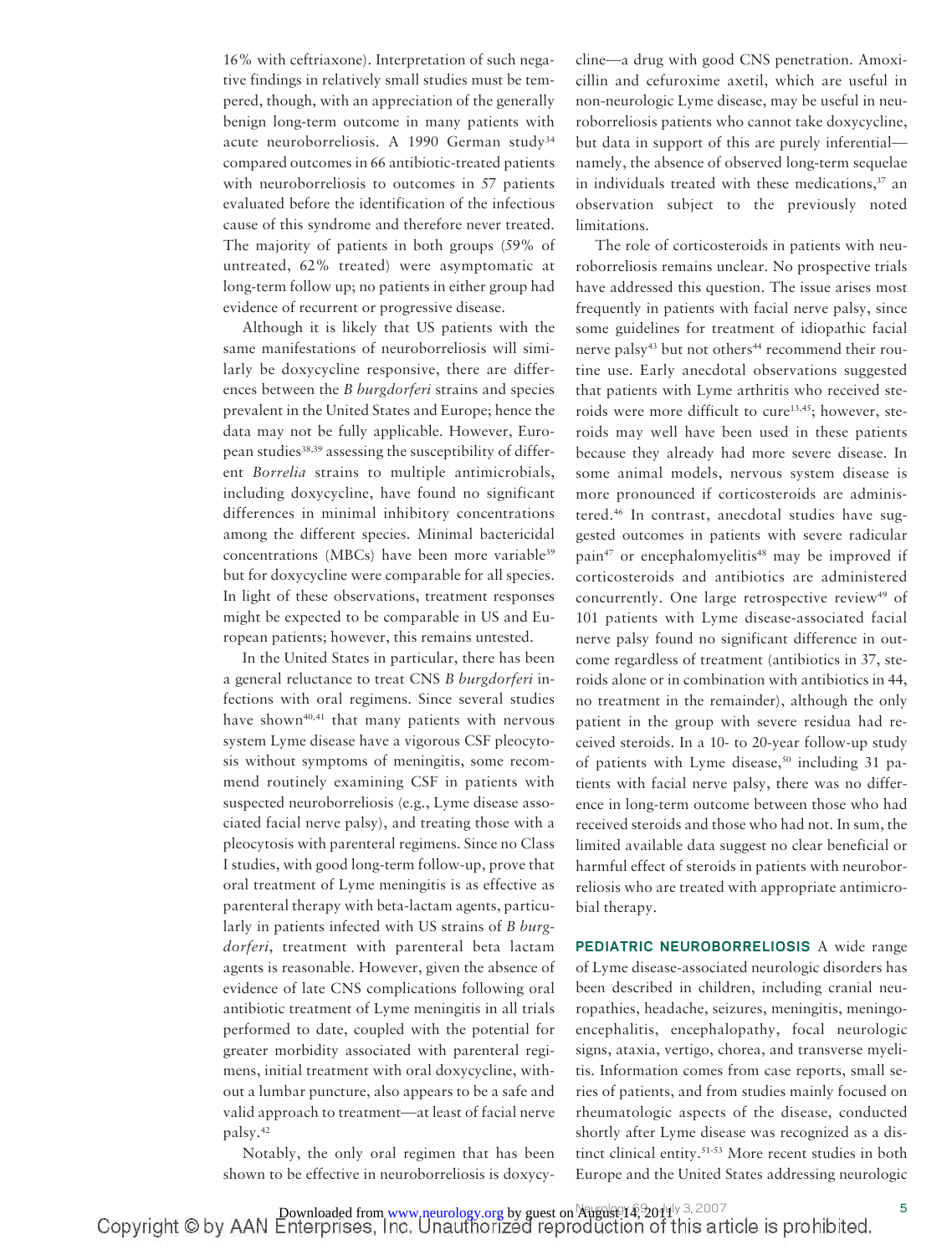involvement in cohorts of larger size show facial nerve palsy and meningitis to be the most frequent neurologic syndromes in children.41,51,54 In contrast to adult Lyme disease patients, Bannwarth's syndrome (meningoradiculitis) and mild radiculoneuritis are uncommon and encephalopathy rare.<sup>51</sup>

As in adults, there are relatively few studies specifically assessing efficacy of treatment of neuroborreliosis in children. Only one study identified in the literature review was rated as Class I (but did not address clinical treatment response). In this study, 75 children with Lyme neuroborreliosis were randomized to receive IV treatment with either penicillin G or ceftriaxone.<sup>55</sup> On the 10th day of treatment, paired samples of serum and CSF were tested to determine the antibiotic concentration in each sample. CSF concentrations of both drugs exceeded the minimal inhibitory concentration, though, not surprisingly, the duration for which this was true was substantially greater for ceftriaxone  $(>24$  hours) than for penicillin. The authors concluded that both drugs likely would be effective for treating Lyme neuroborreliosis, but no specific treatment response data were provided. In the only Class II study,  $56$  23 children with Lyme neuroborreliosis were randomized to receive 14 days of IV treatment with either penicillin G or ceftriaxone. All children did well and none had sequelae at follow-up  $\geq 6$  months later. The investigators concluded that treatment with either drug was highly effective.

All of the remaining studies were categorized as either Class III or Class IV. Most were case series although there was one cross-sectional survey with controls, an observational study of 169 children with Lyme neuroborreliosis<sup>54</sup> (facial nerve palsy: 55%; meningitis: 27.2%; Bannwarth's syndrome: 3.6%; meningoencephalitis: 3.6%; "Guillain-Barré": 1.8%) in Lower Saxony in Germany. Although the focus of the study was on the epidemiology and the diagnosis of neuroborreliosis, virtually all of the children were treated IV with penicillin for 10 to 14 days and all had excellent outcomes. In a Swedish study, 203 children with Lyme neuroborreliosis were treated IV with penicillin (53 children), ceftriaxone (109 children), or cefotaxime (19 children) or orally with doxycycline (22 children).35 At follow-up, symptoms and signs resolved in 58% of the children by the end of treatment, in 92% by 2 months and in all children by 6 months after treatment (three were lost to follow-up). In a retrospective Austrian study of 160 children with Lyme disease (45 [28%] with meningitis, facial palsy, or both<sup>33</sup>), 33 received ceftriaxone IV, 7 received benzylpenicillin IM, and 5 received doxycycline orally. All were treated for 10 to 21 days. All 151 children seen at 3-month follow-up recovered completely. In a series of 187 Danish patients with Lyme neuroborreliosis, 40 (21%) were children.<sup>40</sup> Most received penicillin G IV and all apparently did well at follow-up months to years later. In a US study, children with Lyme neuroborreliosis<sup>57</sup> (facial nerve palsy  $n = 6$ ; meningitis  $n = 4$ , overlap not specified) were identified prospectively from a cohort of 201 children with Lyme disease. The children were treated with a variety of antibiotic regimens. Ceftriaxone IV was administered to three children with meningitis, two with facial nerve palsy, and one with facial nerve palsy and meningitis. The other children received orally administered antibiotics (amoxicillin, doxycycline, erythromycin, or penicillin). At follow-up none reported sequelae.

Nine Swedish children with Lyme neuroborreliosis were treated with penicillin G IV.<sup>58</sup> All but one (a child whose facial palsy persisted for 3 months) had prompt improvement and cure of their illnesses. At follow-up 3 months later all were asymptomatic and appeared to be cured. Although one report of follow-up of 63 children with erythema migrans was identified by our search,<sup>53</sup> only one of the children had neuroborreliosis (facial nerve palsy). In any case, all of the children in the report were well at follow-up. Finally, 43 children with facial nerve palsy due to Lyme disease were assessed 7 to 161 months (mean: 49 months) after infection.37 Of these, 84% had been treated orally with either doxycycline or amoxicillin; the remainder had received ceftriaxone. Twenty of the patients underwent neuropsychological testing and all had average or above average scores on a large battery of tests. Although children with facial nerve palsy were more likely than normal matched controls to report musculoskeletal pain, changes in behavior, and numbness, reports of problems with activities of daily living were similar among affected patients and matched controls. The investigators concluded that the longterm neuropsychological and health outcomes of children with facial nerve palsy due to Lyme disease were comparable to those who did not have Lyme disease.

**Conclusions.** Based on four Class II studies antibiotic regimens have been established as probably safe and effective for both children and adults. One Class I and one Class II study suggest that parenteral regimens are probably safe and effective for severe neurologic disease but two Class II studies<sup>15,19</sup> and numerous Class III and IV studies suggest that oral treatment, particularly with doxycycline, is comparably safe and effective in many situations not involving parenchymal CNS involvement. Although the evidence is stronger in adults than chil-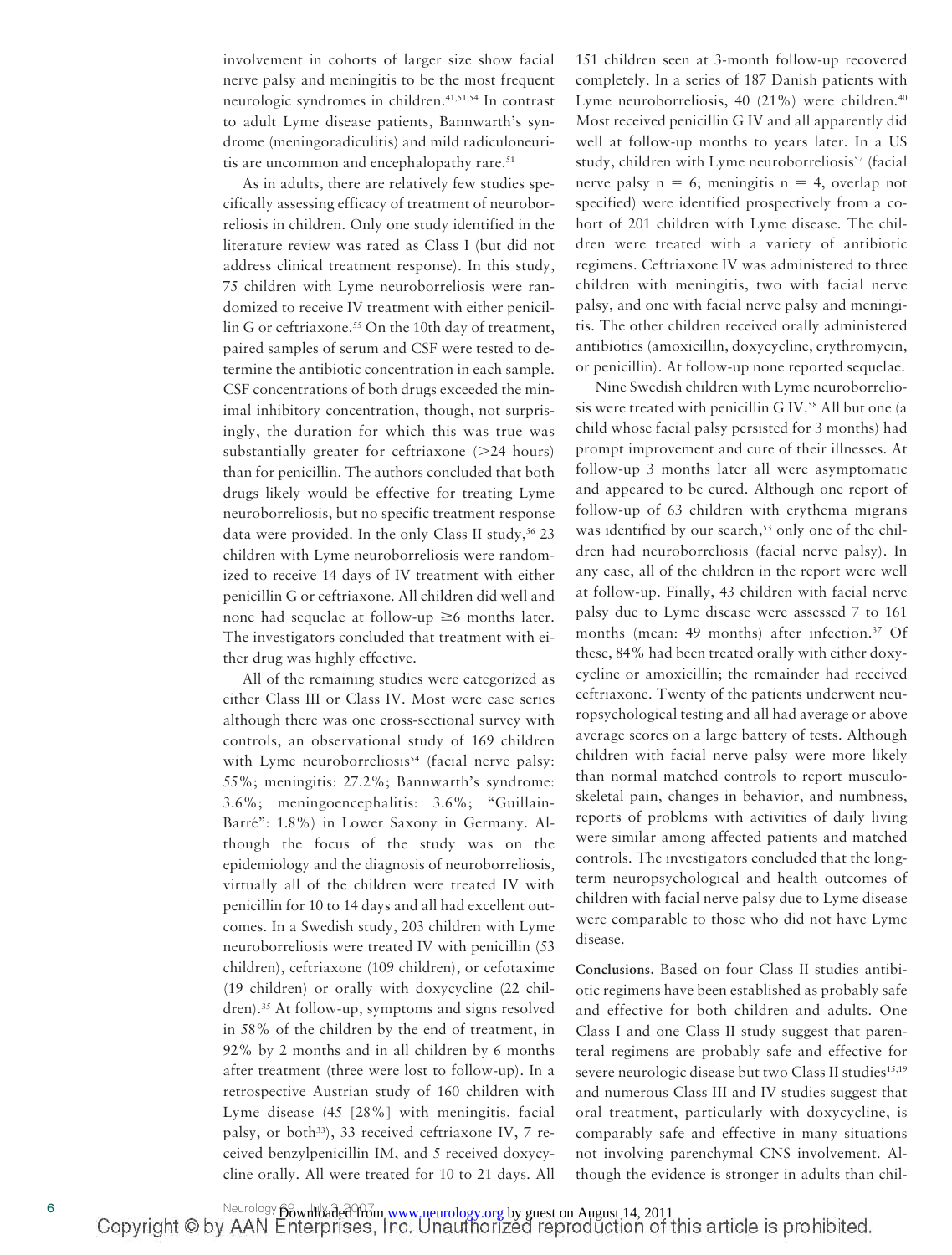| Table 1<br>Antimicrobial regimens used in treatment of nervous system Lyme disease |                                  |                                                                    |                |  |
|------------------------------------------------------------------------------------|----------------------------------|--------------------------------------------------------------------|----------------|--|
| Medication                                                                         | Adult dose                       | Pediatric dose                                                     | Classification |  |
| Oral regimens                                                                      |                                  |                                                                    |                |  |
| Doxycycline* (preferred)                                                           | 100 (-200) mg BID                | $\geq$ 8 yo: 4 (-8) mg/kg/d in 2 divided doses;<br>max 200 mg/dose | B              |  |
| Amoxicillin (when<br>doxycycline<br>contraindicated) <sup>+</sup>                  | 500 mg TID                       | 50 mg/kg/d in 3 divided doses; max 500<br>mg/dose                  | C              |  |
| Cefuroxime axetil (when<br>doxycycline<br>contraindicated) <sup>+</sup>            | 500 mg BID                       | 30 mg/kg/d in 2 divided doses; max 500<br>mg/dose                  | C              |  |
| Parenteral regimens                                                                |                                  |                                                                    |                |  |
| Ceftriaxone                                                                        | 2 g IV daily                     | 50-75 mg/kg/d in 1 dose, max 2 g                                   | B              |  |
| Cefotaxime                                                                         | 2 g IV Q8H                       | 150-200 mg/kg/day in 3-4 divided doses;<br>max 6 g/day             | B              |  |
| Penicillin G <sup>#</sup>                                                          | 18-24 MU/d,<br>divided doses Q4H | 200-400,000 U/Kg/d divided Q4H, max<br>18-24 MU/day                | B              |  |

For all, recommended duration is 14 days, although published studies have used courses ranging from 10 to 28 days, without significantly different outcomes.

\*Tetracyclines are relatively contraindicated in children <8 years of age or in pregnant or lactating women.

†These two oral regimens are effective in non-nervous system Lyme borreliosis. There are no data demonstrating efficacy in neuroborreliosis but large numbers of patients have been treated with these regimens for other forms of Lyme disease without obvious subsequent onset of nervous system involvement. As such they may be an oral alternative in individuals who cannot take doxycycline.

‡The antibiotic dosage should be reduced for patients with impaired renal function.

dren, all available evidence indicates that the responses to oral treatment are comparable in adults and children. However, it must be emphasized that no definitive data exist to establish the superiority— or lack thereof— of either oral or parenteral treatment. Specific regimens are listed in tables 1 and 2.

**POST–LYME DISEASE Post-Lyme syndrome.** As discussed above, patients who have received accepted antibiotic regimens for various forms of Lyme disease sometimes have residual chronic symptoms, referred to variably as post-Lyme syndrome (PLS), post-Lyme disease syndrome, posttreatment chronic Lyme disease (PTCLD), or even chronic Lyme disease. There has been controversy as to whether PLS is a form of active infection in which the organism is difficult or impossible to eradicate from various "privileged" sites vs a postinfectious or noninfectious type of chronic fatigue syndrome, in which there is no ongoing infection. Arguments offered to support the possibility of persistent active infection derive from the apparent similarity between these symptoms and patients' perceptions of the cognitive difficulty and fatigue noted with untreated or partially treated Lyme disease; however, in patients with untreated or incompletely treated Lyme disease, these symptoms are typically associated with objective abnormalities on physical or laboratory examination, and symptoms and abnormal findings clearly respond, frequently

with symptom resolution, to a 2- to 4-week course of IV antibiotics.24,59

Most available data argue against persistent *B burgdorferi* infection in patients who have received what are normally curative courses of antimicrobial therapy. First, antibiotic resistance has not been demonstrated in this genus.60-62 Second, persistent symptoms do not correlate with any objective measure of nervous system disease or with laboratory measures of inflammation.5,63 Third, there is no precedent for such a phenomenon in other spirochetal infections.64 Fourth, anti-*B burgdorferi* antibody concentrations often decline, even to undetectable levels, despite persistent symptoms.5,63,65 Such a decline in antibody in the face of persistent infection appears to be without precedent in other bacterial infections. Fifth, Lyme disease lacks characteristics of other infections that justify longer treatment courses, such as infections in which available antimicrobials have poor in vitro activity against the organism, infections caused by an intracellular pathogen, or infections involving a biofilm. Finally, patients with PLS do not respond to a further course of IV antibiotics. Anecdotally, some experience a subjective improvement while on antibiotics, with symptoms recurring rapidly following medication discontinuation, suggesting a placebo effect. Still, based on a transient improvement in symptoms, some physicians have treated patients with PLS with various antibiotic regimens for months to years.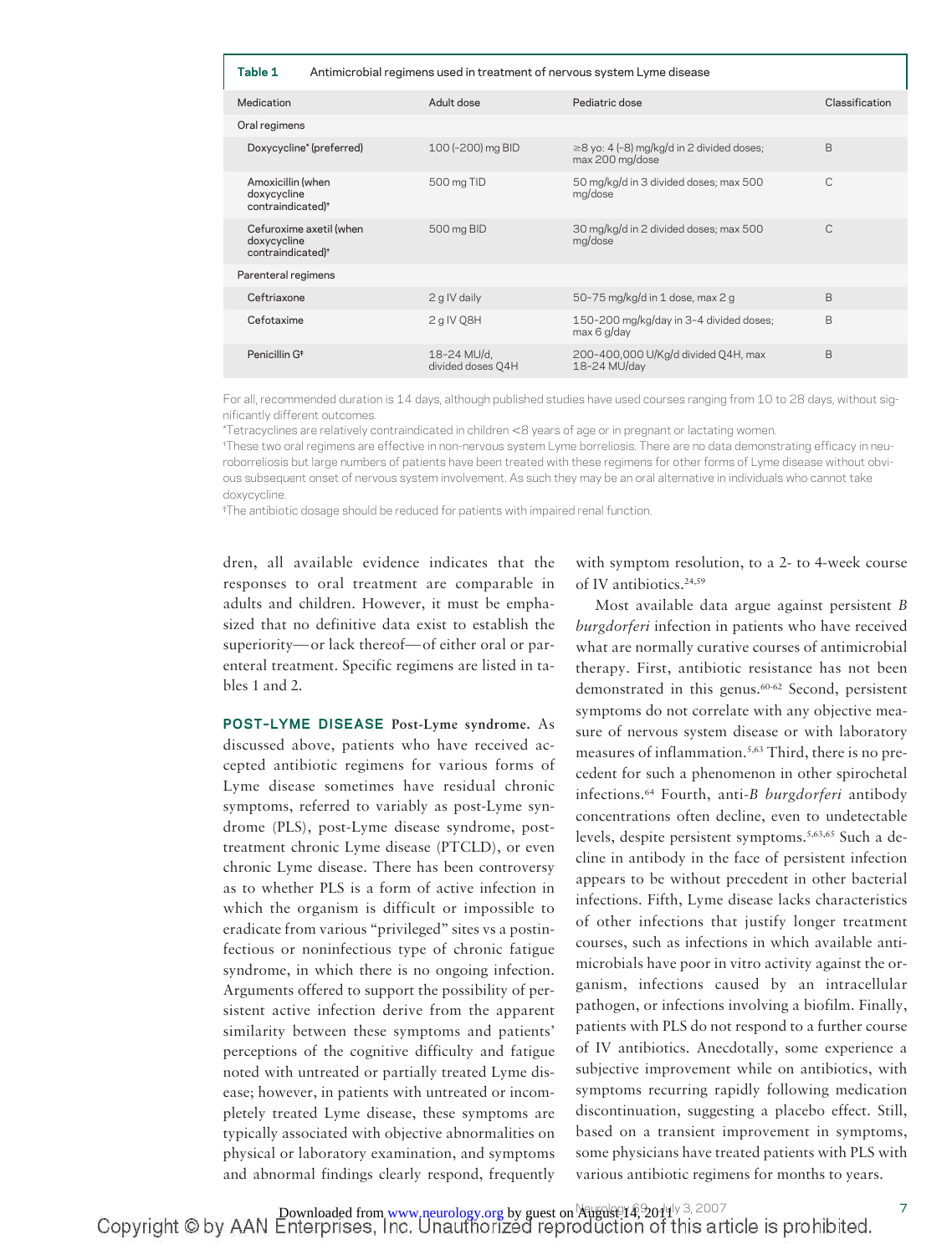| Table 2                                                                                                                 | Syndromes and treatment options  |                                                                |
|-------------------------------------------------------------------------------------------------------------------------|----------------------------------|----------------------------------------------------------------|
| Syndrome                                                                                                                |                                  | <b>Treatment options</b>                                       |
| Meningitis                                                                                                              |                                  | Parenteral.<br>particularly if<br>severe*                      |
|                                                                                                                         |                                  | Doxycycline PO <sup>+</sup>                                    |
| pleocytosis                                                                                                             | Any neurologic syndrome with CSF | Parenteral.<br>particularly if<br>severe*                      |
|                                                                                                                         |                                  | Doxycycline PO <sup>+</sup>                                    |
| Peripheral nerve (radiculopathy,<br>diffuse neuropathy, mononeuropathy<br>multiplex, cranial neuropathy; normal<br>CSF) |                                  | Doxycycline PO <sup>+</sup>                                    |
|                                                                                                                         |                                  | Parenteral if<br>treatment failure or<br>if severe             |
| Encephalomyelitis                                                                                                       |                                  | Parenteral                                                     |
| Encephalopathy                                                                                                          |                                  | Parenteral                                                     |
|                                                                                                                         | Post-treatment Lyme syndrome     | No antibiotics<br>indicated;<br>symptomatic<br>management only |

\*Available data in European neuroborreliosis indicate that oral doxycycline and parenteral ceftriaxone are equally effective in Lyme meningitis, and anecdotal data from the United States indicate that in patients with Lyme disease–associated facial palsy, response to oral treatment is sufficient that CSF examination may be unnecessary. Although none of these studies is Class I, it was the consensus of the panel that, in the absence of brain or spinal cord involvement, oral treatment of neuroborreliosis is an acceptable option in appropriate circumstances. †Studies assessing oral treatment of neuroborreliosis have only used doxycycline. Other agents such as amoxicillin or cefuroxime axetil may be effective in individuals who cannot tolerate doxycycline but relevant data are lacking.

To address this controversy, three randomized, double-blind placebo-controlled trials of antibiotic therapy in PLS have been published in adults with well-documented Lyme disease who had previously received accepted initial courses of antibiotics for acute disease but who had residual symptoms typical of PLS.

The first pair of trials, with a combined total of 129 patients, was reported initially in a single article, in which patients were divided into two groups: one seropositive, one seronegative. Treatment response, reported in each group as a separate trial, was measured using the physical and mental healthrelated quality of life components of the Medical Outcomes Study 36-item short form general health survey (SF-36) as the primary outcome measure.<sup>5</sup> A second article<sup>7</sup> assessed whether neurocognitive changes occurred in the same population, measuring attention, memory, and executive functioning using a battery of neuropsychological tests as one set of primary outcome measures. Mood and other psychiatric symptoms were assessed using the Beck Depression Inventory (BDI) and the Minnesota Multiphasic Personality Inventory (MMPI-2) as an additional set of primary outcome measures. Entrance criteria were symptoms of classic Lyme disease, physician-documented recommended treatment of Lyme disease, and typical musculoskeletal or cognitive PLS symptoms often accompanied by fatigue that had begun within 6 months of the initial infection, and that had been present for at least 6 months (but less than 12 years). Patients could be either seropositive or seronegative, but were excluded if they had previously received IV antibiotics for 60 or more days, had known hypersensitivity to study medications, had active synovitis or positive PCR for *B burgdorferi* gene segments in CSF or blood. Patients were evaluated at baseline, were randomized to receive either placebo or IV ceftriaxone 2 g/day for 30 days followed by oral doxycycline 200 mg/day for 60 days, and then re-evaluated at 1, 3, and 6 months.

For the combined group of 129 patients, at baseline the physical component of the SF-36 score was about 1.5 SD below and the mental component about 0.5 SD below that of age-matched norms, indicating significant impairment in health-related quality of life.5 By contrast, although the baseline BDI showed mild to moderate depression, there was no significant difference in neuropsychological test measurements in the combined patient group vs age-matched norms.7 There was also no significant difference in baseline SF-36, BDI, or neuropsychological test measurements in seropositive vs seronegative patients.

At 6 months, there was no significant difference in the SF-36,<sup>5</sup> neuropsychological test, and BDI measurements7 between patients who had received placebo vs antibiotic therapy. Notably, about 40% of patients in each group (i.e., placebo and antibiotic) improved in the total SF-36 summary score at 6 months, while about 30% were unchanged and 30% were worse. Similarly, several neuropsychological test and BDI measurements improved at 6 months in both placebo- and antibiotic-treated patients.

The other trial<sup>6</sup> investigated potential changes in fatigue, cognitive function, and CSF clearance of *B burgdorferi* antigen in 55 patients with PLS. The primary outcome measures were (a) improvement in fatigue on a global fatigue severity measure (FSS-11); (b) improvement in mental speed on the A-A test, a computerized reaction time task of cognitive processing speed; and (c) CSF clearance of *B burgdorferi* OspA antigen. Entrance criteria were physician-documented erythema migrans, or a CDC-defined late manifestation of Lyme disease confirmed by positive ELISA and Western blot, completion of a recommended course of antibiotic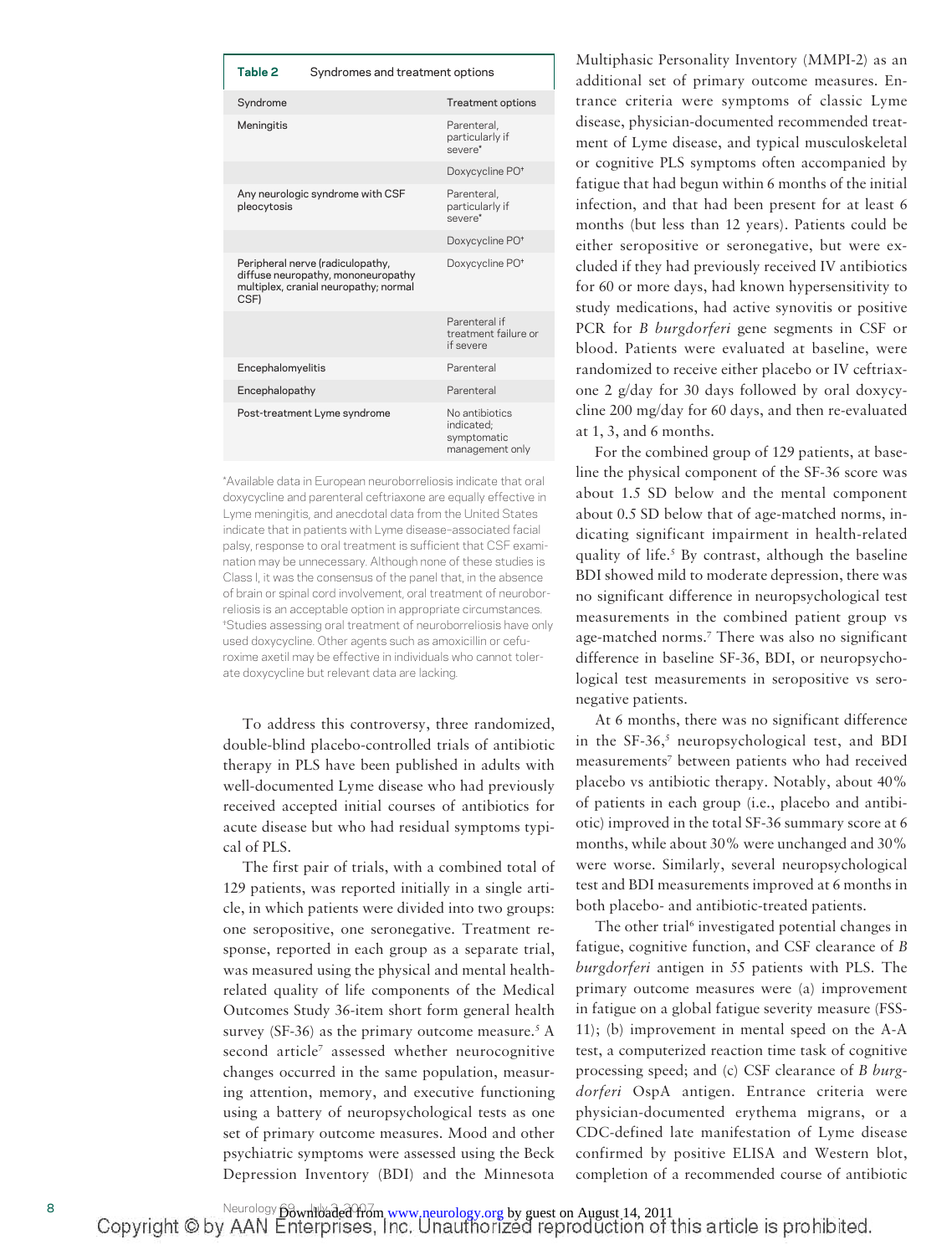treatment, and severe persistent fatigue (typically accompanied by other musculoskeletal or neuropsychiatric symptoms of PLS) coincident with initial infection. Patients were excluded if they had known cephalosporin hypersensitivity or a confounding medical or severe psychiatric disorder. Patients were evaluated at baseline, were randomized to receive either placebo or IV ceftriaxone 2 g/day for 28 days, and then re-evaluated at 1 and 6 months.

At 1 month, fatigue improved in both antibioticand placebo-treated groups. At 6 months, there was a significant improvement in the FSS-11 fatigue score in patients treated with ceftriaxone compared to placebo, with no improvement in mental speed (or any of the other secondary neuropsychological tests) or in clearance of CSF antigen (although antigen was detected in CSF of only 16% of the patients at baseline) in the antibiotic vs placebo group. Subgroup analysis showed that improvement in the fatigue score after ceftriaxone particularly occurred in patients who had received an initial oral rather than IV course of antibiotics for acute Lyme disease. Of note, patients in the ceftriaxone group more often guessed that they were on active treatment than did the placebo patients, suggesting that blinding of patients may have been compromised and that improvement in fatigue in the ceftriaxone group may have been due to placebo effect. Importantly, the authors point out that the adverse events associated with parenteral antibiotic therapy do not justify such therapy for fatigue, a problem which might respond to safer symptomatic management.

An additional controlled treatment trial<sup>66</sup> presented to date only in abstract form evaluated 10 weeks of ceftriaxone treatment vs placebo in a total of 37 patients. Preliminary findings appear to indicate lack of sustained improvement in cognitive function in the antibiotic-treated patients at 14 weeks post-treatment follow-up. Although this is a much anticipated, NIH-funded trial, since it has not yet been published, its methodology, detailed conclusions and validity cannot be assessed, and it has not been included in the analysis.

In summary, published antibiotic treatment trials of PLS provide compelling Class I evidence that PLS is not due to active *Borrelia* infection and is not responsive to further antibiotic therapy, particularly with respect to overall health-related quality of life and cognitive and depressive symptoms. Whether profound fatigue in PLS is antibiotic responsive is still an open question but the data on this point are partially confounded and, as noted above, the authors of the study of fatigue in PLS do not endorse further antibiotic therapy for this symptom. The available studies confirm the importance of placebo

effect that obscures interpretation of symptom improvement in individual patients with PLS treated with antibiotics.

Finally, in PLS there is dissociation between perceived problems with cognition and memory (which are often also present in association with depressive symptoms) and normal neuropsychological testing.7 In contrast to individuals with PLS, patients with prior untreated or partially treated Lyme disease with late cognitive symptoms (which typically are milder than in PLS) often have abnormalities on neuropsychological testing, CSF, or imaging studies. The latter patients may well have active infection (e.g., Lyme encephalopathy), and often respond to IV ceftriaxone with resolution of symptoms.

**Conclusions.** Several Class I studies indicate that the disorder referred to as post-Lyme syndrome does not respond to prolonged courses of antibiotics and that such treatment can be associated with serious adverse events (see below).

## **RECOMMENDATIONS**

- 1) Parenteral penicillin, ceftriaxone, and cefotaxime are probably safe and effective treatments for peripheral nervous system Lyme disease and for CNS Lyme disease with or without parenchymal involvement (Level B recommendation).
- 2) Oral doxycycline is probably a safe and effective treatment for peripheral nervous system Lyme disease and for CNS Lyme disease without parenchymal involvement (Level B recommendation). Amoxicillin and cefuroxime axetil may provide alternatives but supporting data are lacking.
- 3) Prolonged courses of antibiotics do not improve the outcome of post-Lyme syndrome, are potentially associated with adverse events, and are therefore not recommended (Level A recommendation).

**COMMENT ON TREATMENT SAFETY** Although the antimicrobial regimens discussed are widely used and generally well tolerated, none is without potential side effects. In one of the studies of post-Lyme syndrome,<sup>6</sup> 12 of the 28 patients receiving ceftriaxone developed diarrhea, while 4 developed allergic reactions (1 anaphylaxis, 3 minor). Because of its biliary excretion, ceftriaxone tends to cause pseudolithiasis (precipitation of the drug in the gall bladder), and may be associated with pseudomembranous colitis more frequently than other antimicrobials. Of the 55 patients (treated and placebo) who had indwelling IV access catheters, 3 developed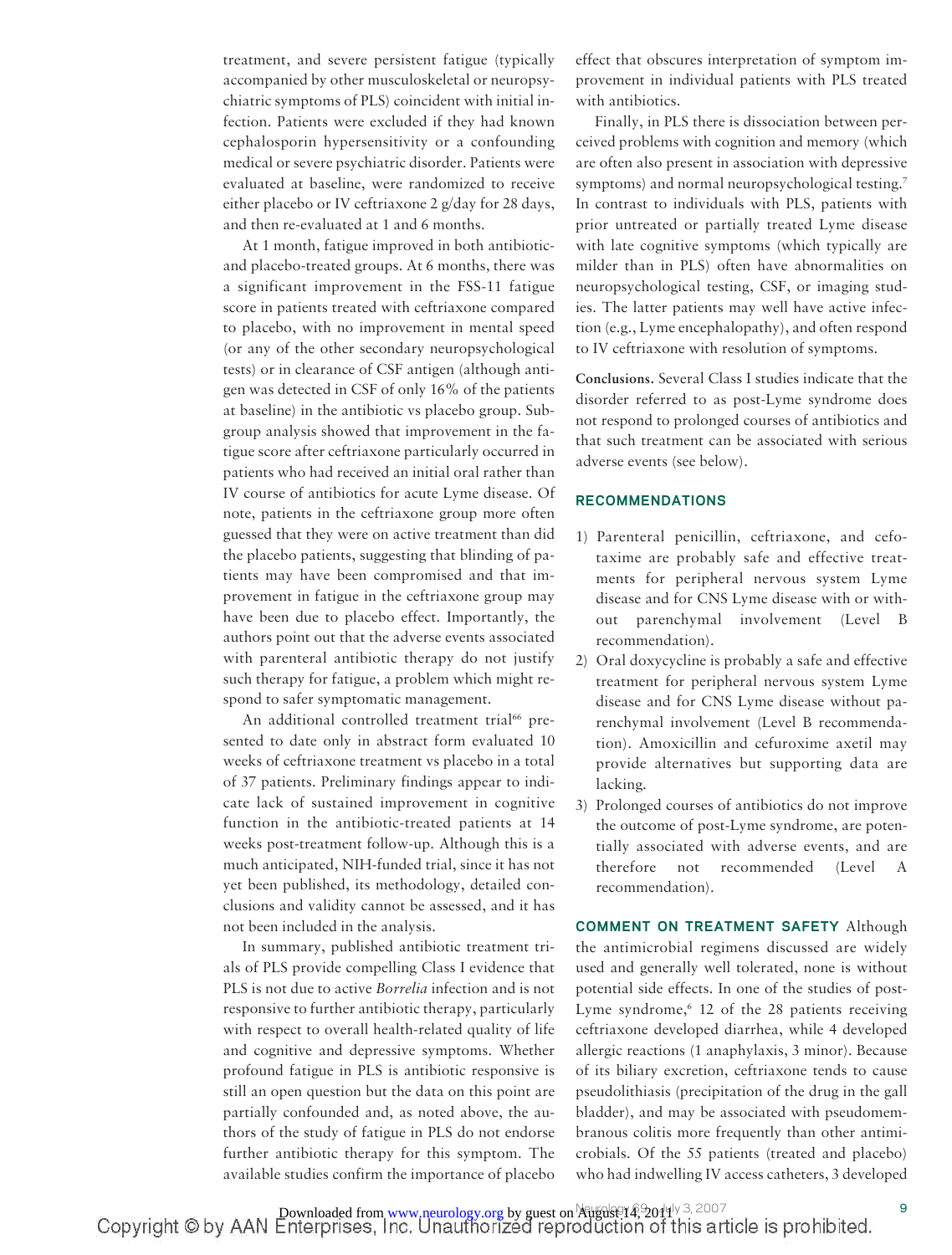line sepsis (1 of 28 on ceftriaxone). One other treated patient in this study developed anaphylaxis while 10 developed less severe adverse events. In the other published pair of long-term treatment trials,<sup>5</sup> 27 of 129 patients developed adverse effects (16 of 64 receiving ceftriaxone), 2 of which (both patients on ceftriaxone) were life threatening (1 pulmonary embolism, 1 fever and GI bleed). Combining treated patients in these three studies, life-threatening complications occurred in 1 per 23, while overall, adverse events occurred in about 1 of every 3 treated patients.

Although oral doxycycline avoids issues related to line infections, the drug is associated with gastric irritation and with photosensitization. The latter is particularly problematic since most acute manifestations of Lyme disease occur in summer and autumn. Tetracyclines also cause abnormalities of developing bones and teeth in the fetus and in children under age 8.

## **RECOMMENDATIONS FOR FUTURE RESEARCH**

Questions remain regarding the preferred therapeutic approach in early neuroborreliosis, particularly among US patients. The efficacy of oral doxycycline compared to a parenteral regimen such as ceftriaxone needs to be clearly established, as does the predictive value of CSF abnormalities. Assuming oral doxycycline is shown to be effective, it would then be helpful to assess the relative efficacy of other oral regimens such as amoxicillin or cefuroxime axetil.

Similarly, the optimal approach to the very rare entity of parenchymal CNS neuroborreliosis remains undefined. An assessment of preferred treatment duration, as well as a clear determination of the correct metrics of successful treatment, would be very helpful.

Although it is clear that prolonged antimicrobial therapy is not helpful in the treatment of post-Lyme syndrome, this entity will remain problematic until its pathophysiology is better understood.

### **MISSION STATEMENT OF QSS**

The mission of the QSS is to prioritize, develop, and publish evidencebased practice parameters related to the diagnosis, treatment, and prognosis of neurologic disorders. The QSS is committed to using the most rigorous methods available within our budget, in collaboration with other available AAN resources, to most efficiently accomplish this mission.

#### **DISCLAIMER**

This statement is provided as an educational service of the American Academy of Neurology. It is based on an assessment of current scientific and clinical information. It is not intended to include all possible proper methods of care for a particular neurologic problem or all legitimate criteria for choosing to use a specific procedure. Neither is it intended to exclude any reasonable alternative methodologies. The AAN recognizes that specific patient care decisions are the prerogative of the patient and the physician caring for the patient, based on all of the circumstances involved.

### **CONFLICT OF INTEREST STATEMENT**

The American Academy of Neurology is committed to producing independent, critical and truthful clinical practice guidelines (CPGs). Significant efforts are made to minimize the potential for conflicts of interest to influence the recommendations of this CPG. To the extent possible, the AAN keeps separate those who have a financial stake in the success or failure of the products appraised in the CPGs and the developers of the guidelines. Conflict of interest forms were obtained from all authors and reviewed by an oversight committee prior to project initiation. AAN limits the participation of authors with substantial conflicts of interest. The AAN forbids commercial participation in, or funding of, guideline projects. Drafts of the guidelines have been reviewed by at least three AAN committees, a network of neurologists, *Neurology* peer reviewers, and representatives from related fields. The AAN Guideline Author Conflict of Interest Policy can be viewed at www.aan.com.

#### **APPENDIX 1**

**Quality standards subcommittee members:** Jacqueline French, MD, FAAN (Co-Chair); Gary S. Gronseth, MD (Co-Chair); Charles E. Argoff, MD; Stephen Ashwal, MD, FAAN (exofficio); Christopher Bever, Jr., MD, MBA, FAAN; John D. England, MD, FAAN; Gary M. Franklin, MD, MPH (ex-officio); Gary H. Friday, MD, MPH, FAAN; Larry B. Goldstein, MD, FAAN; Deborah Hirtz, MD (ex-officio); Robert G. Holloway, MD, MPH, FAAN; Donald J. Iverson, MD, FAAN; Leslie A. Morrison, MD; Clifford J. Schostal, MD; David J. Thurman, MD, MPH; William J. Weiner, MD, FAAN; Samuel Wiebe, MD.

#### **APPENDIX 2**

**AAN classification of evidence for therapeutic intervention** *Class I:* Prospective, randomized, controlled clinical trial with masked outcome assessment, in a representative population. The following are required:

- (a) primary outcome(s) clearly defined
- (b) exclusion/inclusion criteria clearly defined

(c) adequate accounting for drop-outs and cross-overs with numbers sufficiently low to have minimal potential for bias

(d) Relevant baseline characteristics are presented and substantially equivalent among treatment groups or there is appropriate statistical adjustment for differences

*Class II:* Prospective matched group cohort study in a representative population with masked outcome assessment that meets a– d above OR a RCT in a representative population that lacks one criterion a– d.

*Class III:* All other controlled trials (including well-defined natural history controls or patients serving as own controls) in a representative population, where outcome is independently assessed, or independently derived by objective outcome measurement.\*

*Class IV:* Evidence from uncontrolled studies, case series, case reports, or expert opinion.

\*Objective outcome measurement: an outcome measure that is unlikely to be affected by an observer's (patient, treating physician, investigator) expectation or bias (e.g., blood tests, administrative outcome data)

#### **APPENDIX 3**

### **Classification of recommendations**

 $A =$  Established as effective, ineffective, or harmful for the given condition in the specified population. (Level A rating requires at least two consistent Class I studies.)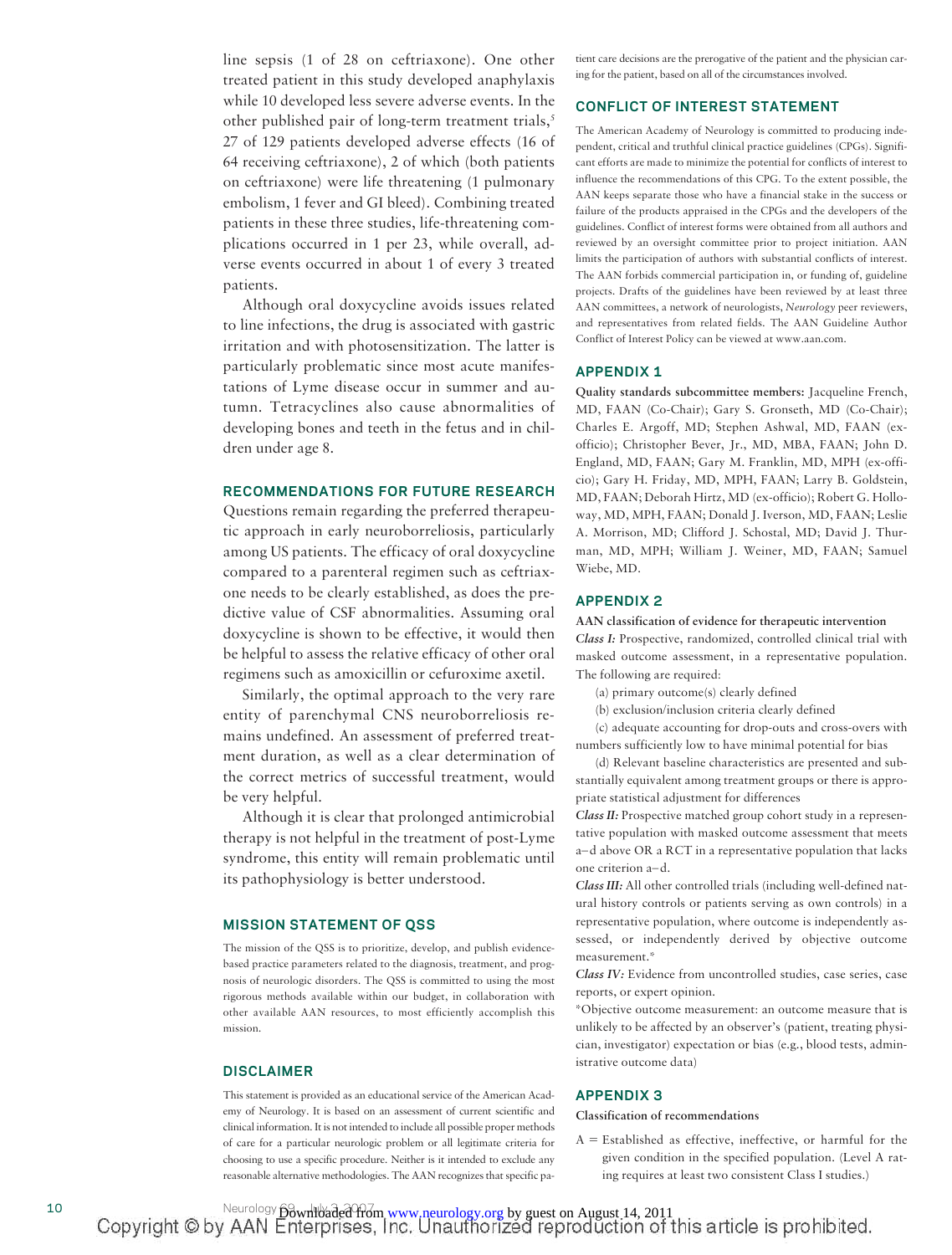- $B =$  Probably effective, ineffective, or harmful for the given condition in the specified population. (Level B rating requires at least one Class I study or at least two consistent Class II studies.)
- $C =$  Possibly effective, ineffective, or harmful for the given condition in the specified population. (Level C rating requires at least one Class II study or two consistent Class III studies.)
- $U = Data$  inadequate or conflicting; given current knowledge, treatment is unproven.

## **REFERENCES**

- 1. Halperin J, Logigian E, Finkel M, Pearl R. Practice parameters for the diagnosis of patients with nervous system Lyme borreliosis (Lyme disease). Neurology 1996;46:619– 627.
- 2. Wormser GP, Dattwyler RJ, Shapiro ED, et al. The clinical assessment, treatment, and prevention of Lyme disease, human granulocytic anaplasmosis, and babesiosis: Clinical Practice Guidelines by the Infectious Diseases Society of America. Clin Infect Dis 2006;43:1089–1134.
- 3. Halperin JJ, Luft BJ, Volkman DJ, Dattwyler RJ. Lyme neuroborreliosis: peripheral nervous system manifestations. Brain 1990;113:1207–1221.
- 4. Logigian EL, Steere AC. Clinical and electrophysiologic findings in chronic neuropathy of Lyme disease. Neurology 1992;42:303–311.
- 5. Klempner M, Hu L, Evans J, et al. Two controlled trials of antibiotic treatment in patients with persistent symptoms and a history of Lyme disease. N Engl J Med 2001; 345:85–92.
- 6. Krupp L, Hyman L, Grimson R, et al. Study and treatment of post Lyme disease (STOP-LD): a randomized double masked clinical trial. Neurology 2003;60:1923– 1930.
- 7. Kaplan R, Trevino R, Johnson G, et al. Cognitive function in post-treatment Lyme disease: do additional antibiotics help? Neurology 2003;60:1916–1922.
- 8. Hellerstrom S. Erythema chronicum migrans Afzelius with meningitis. Acta Derm Venereol 1951;31:227–234.
- 9. Hollstrom E. Successful treatment of erythema migrans Afzelius. Acta Derm Venereol 1951;31:235–243.
- 10. Steere AC, Pachner AR, Malawista SE. Neurologic abnormalities of Lyme disease: successful treatment with highdose intravenous penicillin. Ann Intern Med 1983;99:767– 772.
- 11. Skoldenberg B, Stiernstedt G, Garde A, Kolmodin G, Carlstrom A, Nord C. Chronic meningitis caused by a penicillin-sensitive microorganism. Lancet 1983;II:75–78.
- 12. Steere AC, Green J, Hutchinson GJ, et al. Treatment of Lyme disease. Zentralbl Bakteriol Mikrobiol Hyg [a] 1987;263:352–356.
- 13. Dattwyler R, Halperin J, Volkman D, Luft B. Treatment of late Lyme borreliosis–randomised comparison of ceftriaxone and penicillin. Lancet 1988;1:1191–1194.
- 14. Skoldenberg B, Stiernstedt G, Karlsson M, Wretlind B, Svenungsson B. Treatment of Lyme borreliosis with emphasis on neurological disease. Ann NY Acad Sci 1988; 539:317–323.
- 15. Kohlhepp W, Oschmann P, Mertens H. Treatment of Lyme borreliosis. Randomized comparison of doxycycline and penicillin G. J Neurol 1989;236:464–469.
- 16. Pfister H, Preac-Mursic V, Wilske B, Einhaupl K. Cefotaxime vs penicillin G for acute neurologic manifestations

in Lyme borreliosis. A prospective randomized study. Arch Neurol 1989;46:1190–1194.

- 17. Hassler D, Zoller L, Haude M, Hufnagel H, Heinrich F, Sonntag H. Cefotaxime versus penicillin in the late stage of Lyme disease: prospective, randomized therapeutic study. Infection 1990;18:16–20.
- 18. Pfister H, Preac-Mursic V, Wilske B, Schielke E, Sorgel F, Einhaupl K. Randomized comparison of ceftriaxone and cefotaxime in Lyme neuroborreliosis. J Infect Dis 1991; 163:311–318.
- 19. Karlsson M, Hammers-Berggren S, Lindquist L, Stiernstedt G, Svenungsson B. Comparison of intravenous penicillin G and oral doxycycline for treatment of Lyme neuroborreliosis. Neurology 1994;44:1203–1207.
- 20. Borg R, Dotevall L, Hagberg L, et al. Intravenous ceftriaxone compared with oral doxycycline for the treatment of Lyme neuroborreliosis. Scand J Infect Dis 2005;37:449– 454.
- 21. Dotevall L, Hagberg L. Successful oral doxycycline treatment of Lyme disease-associated facial palsy and meningitis. Clin Infect Dis 1999;28:569–574.
- 22. Karkkonen K, Stiernstedt S, Karlsson M. Follow-up of patients treated with oral doxycycline for Lyme neuroborreliosis. Scand J Infect Dis 2001;33:259–262.
- 23. Logigian E, Kaplan R, Steere A. Chronic neurologic manifestations of Lyme disease. N Engl J Med 1990;323:1438– 1444.
- 24. Logigian EL, Kaplan RF, Steere AC. Successful treatment of Lyme encephalopathy with intravenous ceftriaxone. J Infect Dis 1999;180:377–383.
- 25. Treib J, Fernandez A, Haass A, Grauer M, Holzer G, Woessner R. Clinical and serologic follow-up in patients with neuroborreliosis. Neurology 1998;51:1489–1491.
- 26. Shadick N, Phillips C, Logigian E, et al. The long-term clinical outcomes of Lyme disease: a population-based retrospective cohort study. Ann Intern Med 1994;121: 560–567.
- 27. Berglund J, Stjernberg L, Ornstein K, Tykesson-Joelsson K, Walter H. 5-y Follow-up study of patients with neuroborreliosis. Scand J Infect Dis 2002;34:421–425.
- 28. Cimperman J, Maraspin V, Lotric-Furlan S, Ruzic-Sabljic E, Strle F. Lyme meningitis: a one-year follow up controlled study. Wiener Klinische Wochenschrift 1999;111: 961–963.
- 29. Seltzer E, Gerber M, Cartter M, Freudigman K, Shapiro E. Long-term outcomes of persons with Lyme disease. JAMA 2000;283:609–616.
- 30. Oksi J, Nikoskelainen J, Viljanen M. Comparison of oral cefixime and intravenous ceftriaxone followed by oral amoxicillin in disseminated Lyme borreliosis. Eur J Clin Microbiol Infect Dis 1998;17:715–719.
- 31. Wahlberg P, Granlund H, Nyman D, Panelius J, Seppala I. Treatment of late Lyme borreliosis. J Infect 1994;29: 255–261.
- 32. Karlsson M, Hammers S, Nilsson-Ehle I, Malmborg A, Wretlind B. Concentrations of doxycycline and penicillin G in sera and cerebrospinal fluid of patients treated for neuroborreliosis. Antimicrob Agents Chemother 1996;40: 1104–1107.
- 33. Krbkova L, Stanek G. Therapy of Lyme borreliosis in children. Infection 1996;24:170–173.
- 34. Kruger H, Kohlhepp W, Konig S. Follow-up of antibiotically treated and untreated neuroborreliosis. Acta Neurol Scand 1990;82:59–67.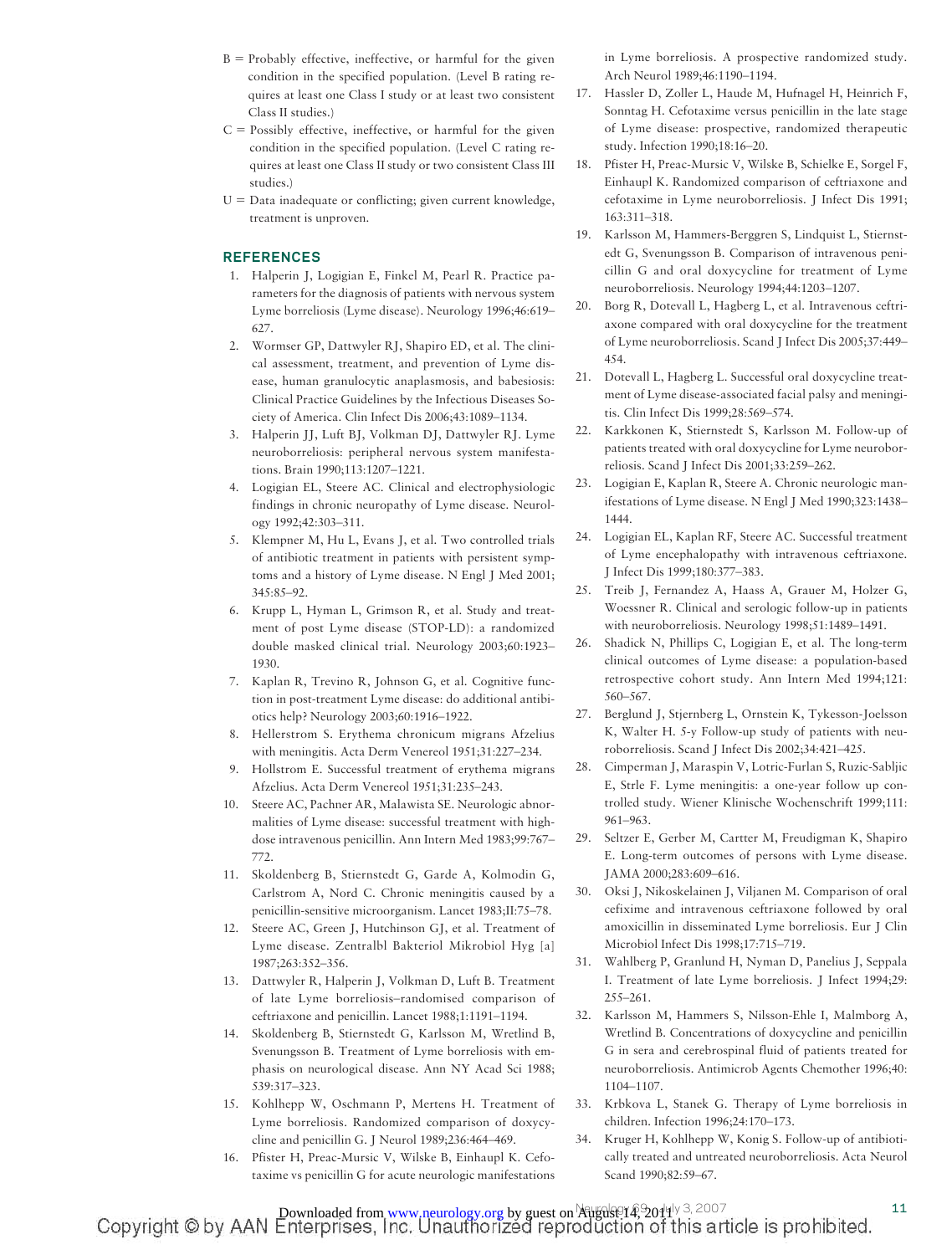- 35. Thorstrand C, Belfrage E, Bennet R, Malmborg P, Eriksson M. Successful treatment of neuroborreliosis with ten day regimens. Pediatr Infect Dis J 2002;21:142–145.
- 36. Dotevall L, Borg R, Hagberg L. Doxycycline treatment of Lyme neuroborreliosis with meningoradiculitis and/or myeloencephalopathy. Submitted.
- 37. Vázquez M, Sparrow S, Shapiro E. Long-term neuropsychologic and health outcomes of children with facial nerve palsy due to Lyme disease. Pediatrics 2003;112:93– 97.
- 38. Baradaran-Dilmaghani R, Stanek G. In vitro susceptibility of thirty Borrelia strains from various sources against eight antimicrobial chemotherapeutics. Infection 1996;24: 60–63.
- 39. Sicklinger M, Wienecke R, Neubert U. In vitro susceptibility testing of four antibiotics against *Borrelia burgdorferi*: a comparison of results for the three genospecies *Borrelia afzelii, Borrelia garinii*, and *Borrelia burgdorferi* sensu stricto. J Clin Microbiol 2003;41:1791–1793.
- 40. Hansen K, Lebech A. The clinical and epidemiological profile of Lyme neuroborreliosis in Denmark 1985–1990. A prospective study of 187 patients with Borrelia burgdorferi specific intrathecal antibody production. Brain 1992; 115:399–423.
- 41. Belman AL, Reynolds L, Preston T, Postels D, Grimson R, Coyle PK. Cerebrospinal fluid findings in children with Lyme disease-associated facial nerve palsy. Arch Pediatr Adolesc Med 1998;152:928–929.
- 42. Shapiro E, Gerber M. Lyme disease and facial nerve palsy: More questions than answers. Arch Pediatr Adolesc Med 1998;152:1183–1184.
- 43. Grogan PM, Gronseth GS. Practice parameter: Steroids, acyclovir, and surgery for Bell's palsy (an evidence-based review): report of the Quality Standards Subcommittee of the American Academy of Neurology. Neurology 2001; 56:830–836.
- 44. Corticosteroids for Bell's palsy (idiopathic facial paralysis). John Wiley and Sons, 2006. Accessed at: http://www- .cochrane.org/reviews/en/ab001942.html.
- 45. Bentas W, Karch H, Huppertz H. Lyme arthritis in children and adolescents: outcome 12 months after initiation of antibiotic therapy. J Rheumatol 2000;27:2025–2030.
- 46. Pachner AR, Amemiya K, Bartlett M, Schaefer H, Reddy K, Zhang WF. Lyme borreliosis in rhesus macaques: effects of corticosteroids on spirochetal load and isotype switching of anti-*Borrelia burgdorferi* antibody. Clin Diagn Lab Immunol 2001;8:225–232.
- 47. Pfister HW, Einhaupl KM, Franz P, Garner C. Corticosteroids for radicular pain in Bannwarth's syndrome: a double blind, randomized, placebo controlled trial. Ann NY Acad Sci 1988;539:485–487.
- 48. Massengo SA, Bonnet F, Braun C, Vital A, Beylot J, Bastard J. Severe neuroborreliosis: the benefit of prolonged high-dose combination of antimicrobial agents with steroids: an illustrative case. Diagn Microbiol Infect Dis 2005;51:127–130.
- 49. Clark JR, Carlson RD, Sasaki CT, Pachner AR, Steere AC. Facial paralysis in Lyme disease. Laryngoscope 1985; 95:1341–1345.
- 50. Kalish R, Kaplan R, Taylor E, Jones-Woodward L, Workman K, Steere A. Evaluation of study patients with Lyme disease, 10-20-year follow-up. J Infect Dis 2001;183: 453–460.
- 51. Belman AL, Iyer M, Coyle PK, Dattwyler R. Neurologic manifestations in children with North American Lyme disease. Neurology 1993;43:2609–2614.
- 52. Eichenfield A, Goldsmith D, Benach J, et al. Childhood Lyme arthritis: experience in an endemic area. J Pediatr 1986;109:753–758.
- 53. Salazar J, Gerber M, Goff C. Long-term outcome of Lyme disease in children given early treatment. J Pediatr 1993; 122:591–593.
- 54. Christen H, Hanefeld F, Eiffert H, Thomssen R. Epidemiology and clinical manifestations of Lyme borreliosis in childhood. A prospective multicentre study with special regard to neuroborreliosis. Acta Paediatr Suppl 1993;386: 1–75.
- 55. Millner M, Thalhammer G. Neuroborreliosis in childhood: treatment with penicillin sodium and ceftriaxone. Acta Dermatovenerologica Alpina, Panonica et Adriatica 1996;5:169–172.
- 56. Mullegger R, Millner M, Stanek G, Spork K. Penicillin G sodium and ceftriaxone in the treatment of neuroborreliosis in children–a prospective study. Infection 1991;19:279– 283.
- 57. Gerber M, Shapiro E, Burke G, Parcells V, Bell G. Lyme disease in children in southeastern Connecticut. Pediatric Lyme Disease Study Group. N Engl J Med 1996;335:1270– 1274.
- 58. Jorbeck H, Gustafsson P, Lind H, Stiernstedt G. Tickborne Borrelia-meningitis in children. An outbreak in the Kalmar area during the summer of 1984. Acta Paediatr Scand 1987;76:228–233.
- 59. Halperin JJ, Luft BJ, Anand AK, et al. Lyme neuroborreliosis: central nervous system manifestations. Neurology 1989;39:753–759.
- 60. Hunfield K-P, Kraiczy P, Kekoukh E, Schafer V, Brade V. Standardized in vitro susceptibility testing of Borrelia burgdorferi against well-known and newly developed antimicrobial agents- Possible implications for new therapeutic approaches to Lyme disease. Int J Med Microbiol 2002;291(suppl 33):125–137.
- 61. Hunfield K-P, Ruzic-Sabljic E, Norris D, Kraiczy P, Strle F. In vitro susceptibility testing of Borrelia burgdorferi sensu lato isolates cultured from patients with erythema migrans before and after antimicrobial chemotherapy. Antimicrob Agents Chemother 2005;49:1294–1301.
- 62. Nowakowski J, Wormser G. Treatment of early Lyme disease: infection associated with erythema migrans. In: Coyle P, ed. Lyme disease. St. Louis, MO: Mosby-Year Book; 1993:149–162.
- 63. Nowakowski J, Nadelman R, Sell R, et al. Long-term follow-up of patients with culture-confirmed Lyme disease. Am J Med 2003;115:91–96.
- 64. Wormser G. Lyme disease. Insights into the use of antimicrobials for prevention and treatment in the context of experience with other spirochetal infections. Mt Sinai J Med 1995;62:188–195.
- 65. Asch E, Bujak D, Weiss M, Peterson M, Weinstein A. Lyme disease: an infectious and postinfectious syndrome. J Rheumatol 1994;21:454–461.
- 66. Fallon B, Sackheim H, Keilp J, et al. Double-blind placebo-controlled retreatment with IV ceftriaxone for Lyme encephalopathy: clinical outcome. In:  $10<sup>th</sup>$  International Conference on Lyme Borreliosis and Other Tick-Borne Diseases; September 11–15; 2005; Vienna, Austria; 2005:196.